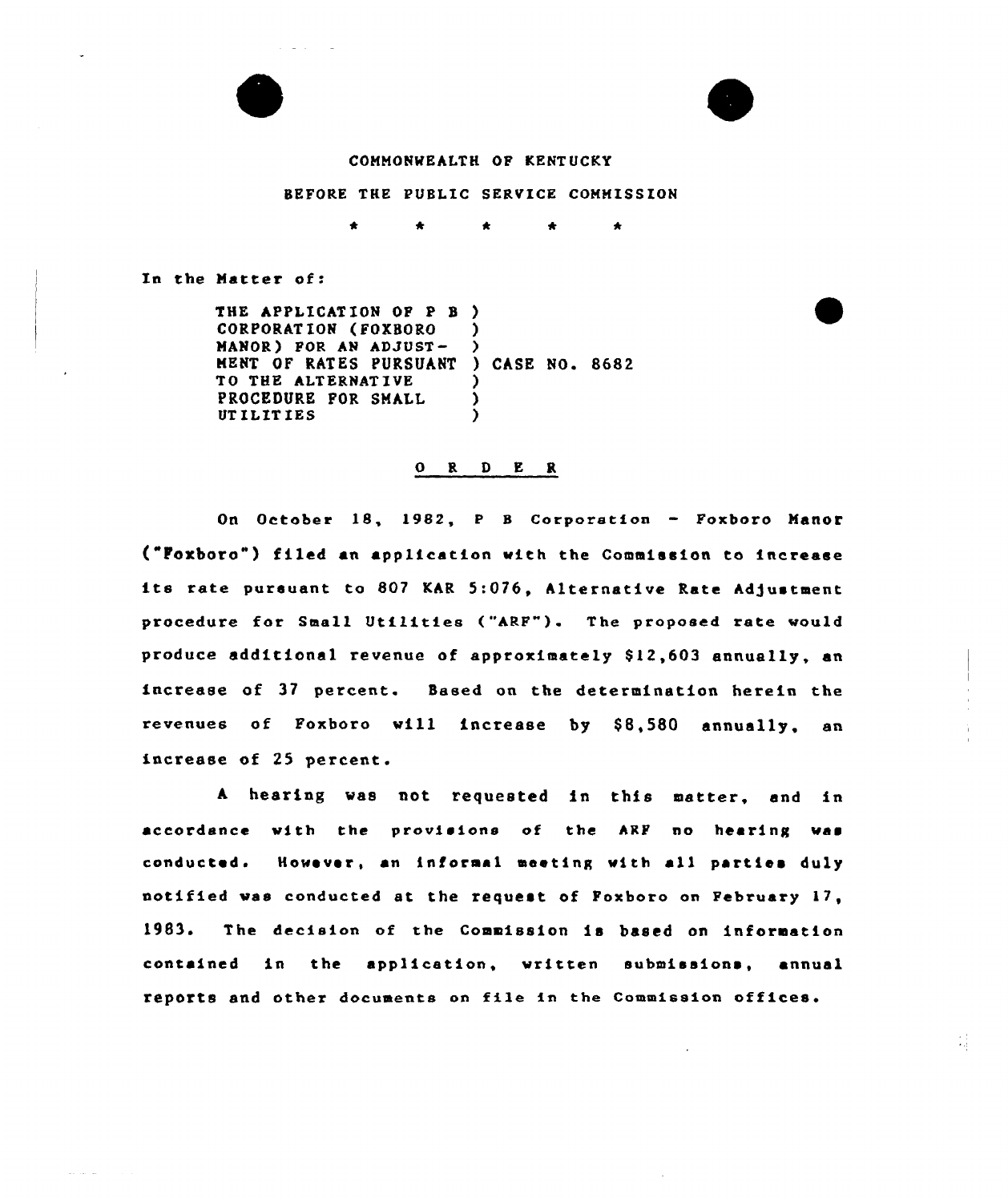

A formal motion was made by Mr. Charles Lind, Louisville. Kentucky, a customer of Foxboro to intervene in these proceedings, vhich motion was granted. No other motions or documents were filed by Mr. Lind.

#### COMME NT ART

Foxboro is <sup>a</sup> privately-owned sewage treatment system serving approximately 341 customers in Jefferson County.

## T EST PERIOD

The Commission has adopted the 12-month period ending December 31, 1981, as the test period for determining the reasonableness of the proposed rates. In utilising the historical test period, the Commission has given full consideration to known and aessurable changes found reasonable

## REVENUES hND EXPENSES

The ARF vas establiehed to provide a simplified and less expensive method for small utilities to apply for rate increases with the Commission. In this case the financial data from the 1981 annual report has been used as the basis for determining the revenue requirements. Foxboro proposed no specific adjustments to the test period operating statement. The following adjustments have been made by the Commission, in accordance with its normal rate-making practices, to Foxboro's test period operating statement to reflect actual and anticipated operating conditions:

## Operating Revenue

Foxboro's 1981 operating statement reflects total operating revenue of S29,793 from monthly sever charges.

 $-2-$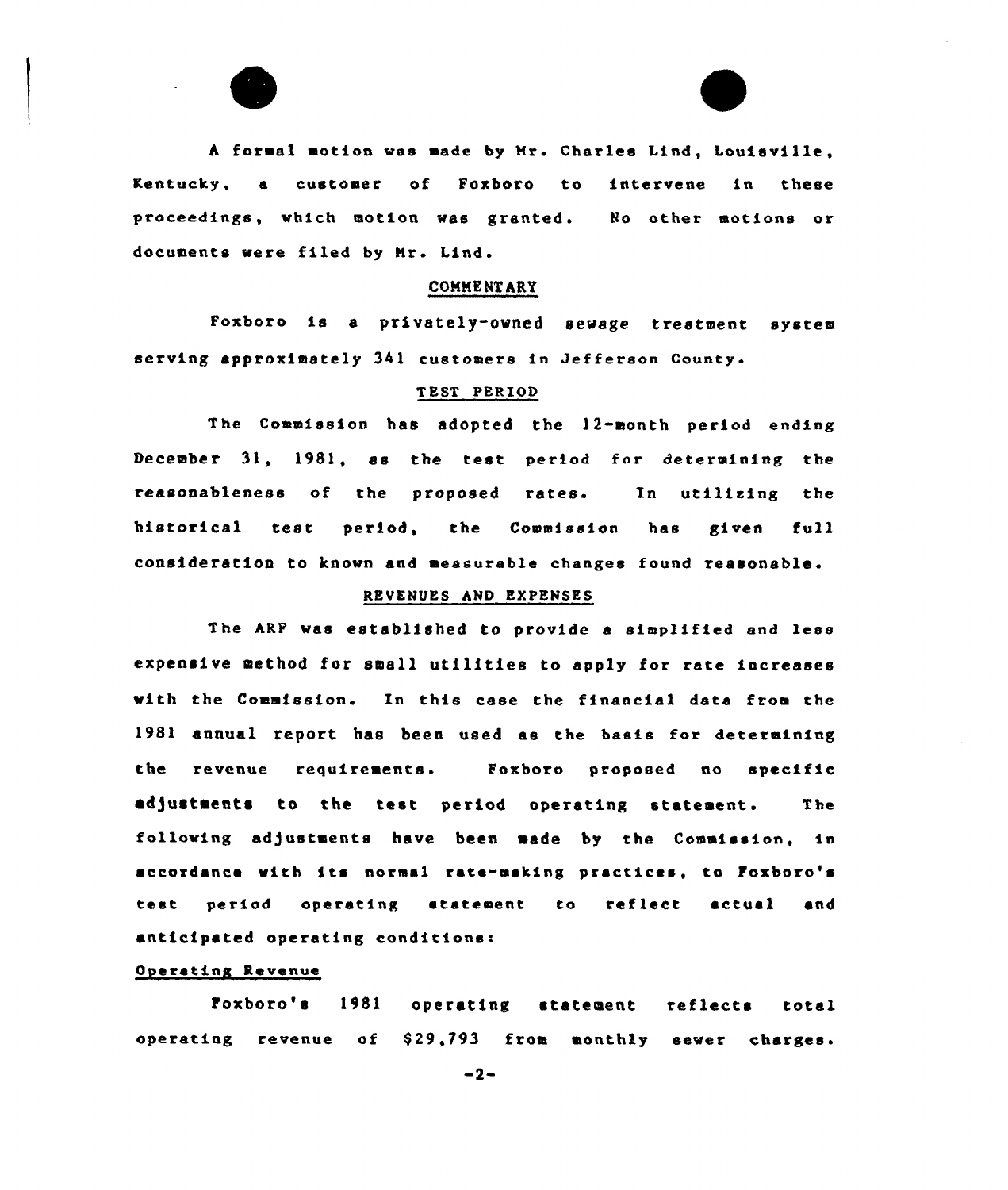However, based on the number of customers listed in the application, revenue should approximate  $$34.332$  annually.<sup>1</sup> This discrepancy was raised in the Coumission's Order dated January 11, 1983. The response from Foxboro clearly reflects that revenues reported in the annual report were based on the net remittance to Foxboro from Louisville Mater Company ("LMC") LMC provides the billing and collection service for Foxboro and subtracts its billing fee and any other applicable charges from the revenue before remitting the net amount to Foxboro. The Commission finds that the practice of reporting the net amount received froa LMc as revenue is not in compliance with the Uniform System of Accounts for Sewer Utilities as adopted by this Commission. Therefore, an adjustment of \$4,539 has been made to increase operating revenue to reflect the annual revenue based on the rates presently in effect for Foxboro and the nuaber of customers at the end of the test period.

# Electric Expense

In response to the Commission's Order dated Noveaber 5, 1982, Poxboro furnished copies of its monthly electric bills for the test period. In accordance with Commission practice the usage froa the aonthly bills was applied to the aost recent rates on file for the electric utility which serves Foxboro to arrive at pro forma electric expense. No evidence has been

<sup>1</sup>  $$6.39$  X 341 customers X 12 months  $~134,332.$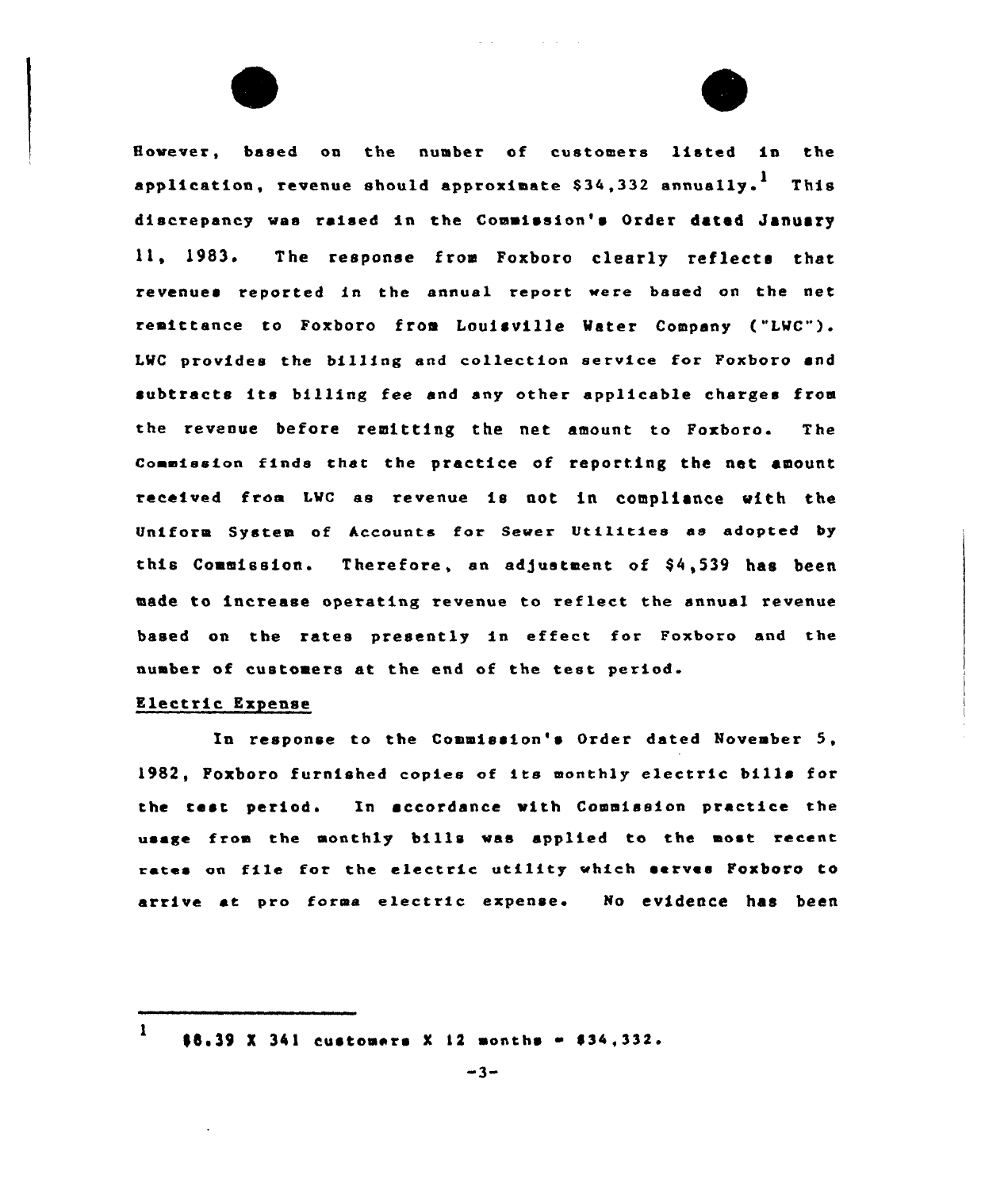

presented which vould indicate that test period electric usage is abnormal. Therefore, the Commission has determined that an adjustment of \$955 should be made to increase electric expense to reflect the increase in electric rates subsequent to the test period.

# Repairs

The response to the Commission's Order dated January 5, 1983, reflects that <sup>a</sup> "3 HP Dayton Hotor" costing 8336 and <sup>a</sup> "Zoeller Pump" costing \$102 were purchased during the test period and charged to repairs. The items are replacements for existing assets. The Commission is of the opinion that the expensing of these items is not in conformity with generally accepted accounting principles. These items will benefit a period greater than <sup>1</sup> year and should be capitalised and depreciated over the estimated useful lives. An adjustment of \$438 has been made to reduce repairs expense and an adjustment has been made to increase depreciation expense by \$88 based on a 5-year estimated useful life.

## Haintenance

The response to the Commission's Order dated January 5, 1983, reflects that a charge of \$346 was made to test period maintenance expense for connecting a new compressor end motor. The Commission is of the opinion that the recognition of this item as an expense is not in accordance with generally accepted accounting principles. The cost of installation should be cspitalieed with tbe cost of the asset reflected in plant in service and applicable depreciation expense recognized over the

 $-4-$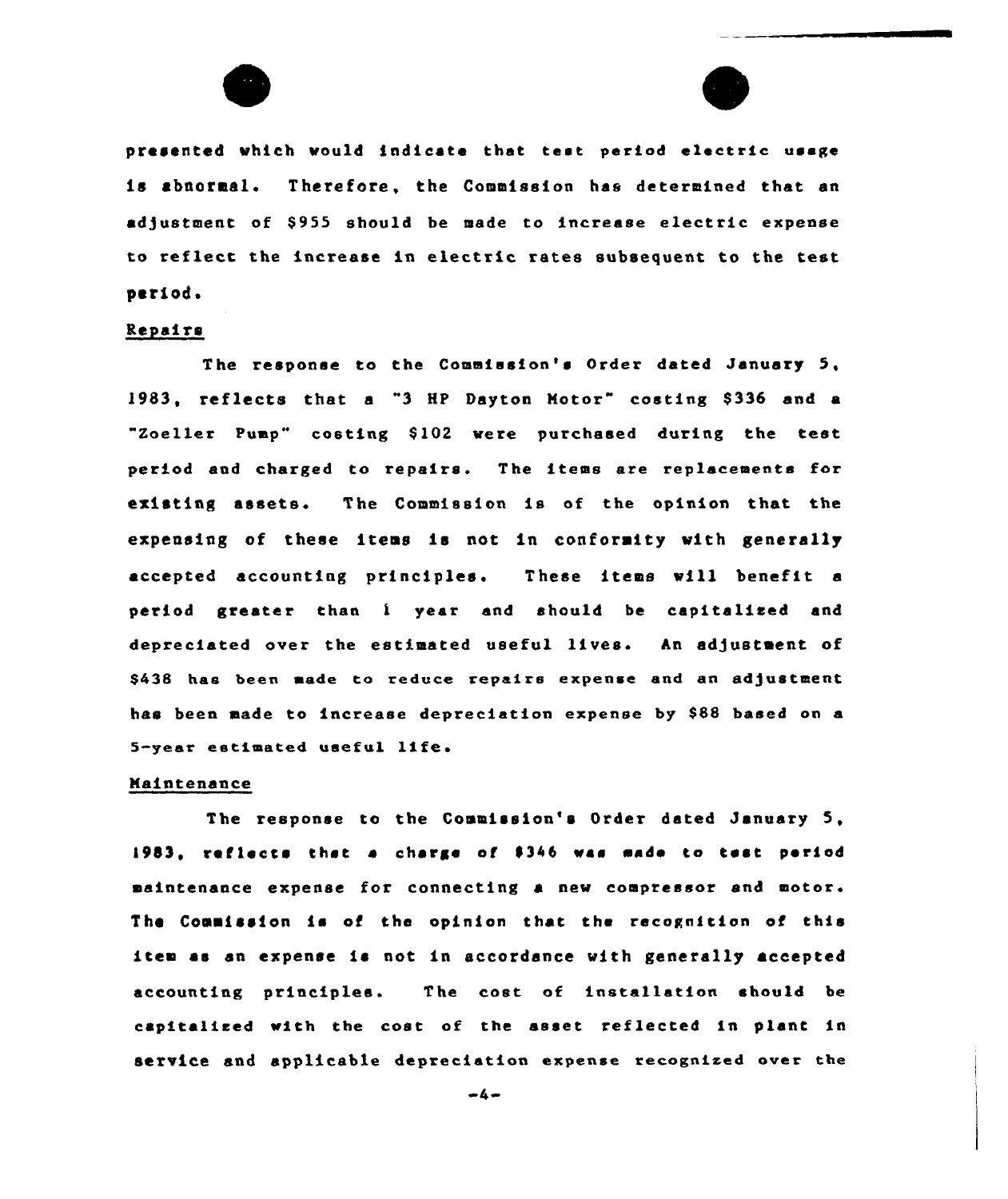



estimated useful life. Therefore, an adjustment of \$346 has been made to decrease test period maintenance expense and depreciation expense hae been increased by S69 to reflect annual depreciation over a 5-year estimated useful life.

The response to the Commission's Order dated February 24, 1983, reflects that the monthly charge for routine maintenance service was decreased from \$850 to \$600 effective March 1, 1983, due to a change in the party providing this service. Therefore, an adjustment of \$3,000 has been made to reduce test period aaintenance expense to recognise the reduction in the eonthly maintenance fee.

The changes mentioned above result in total adjusted maintenance expense of \$13,200.

## billing Expense

As stated previously in this Order, Foxboro reports the net amount received from LWC as operating revenue. Because of this practice the billing fee charged by LWC is not being reported as an expense in Foxboro's operating statement. The comaission finds that this practice is not in conforeity with the Uniform System of Accounta. . These expenses should be identified and recorded on the operating statement on an accrual basis. Copies of remittance sdvices from LWC have been filed which reflect total billing expense of  $$1,504$  for the test period. Therefore, an adjustment of \$1,504 has been made to increase billing expense for the test period to recognise the oaission of this itea.

 $-5-$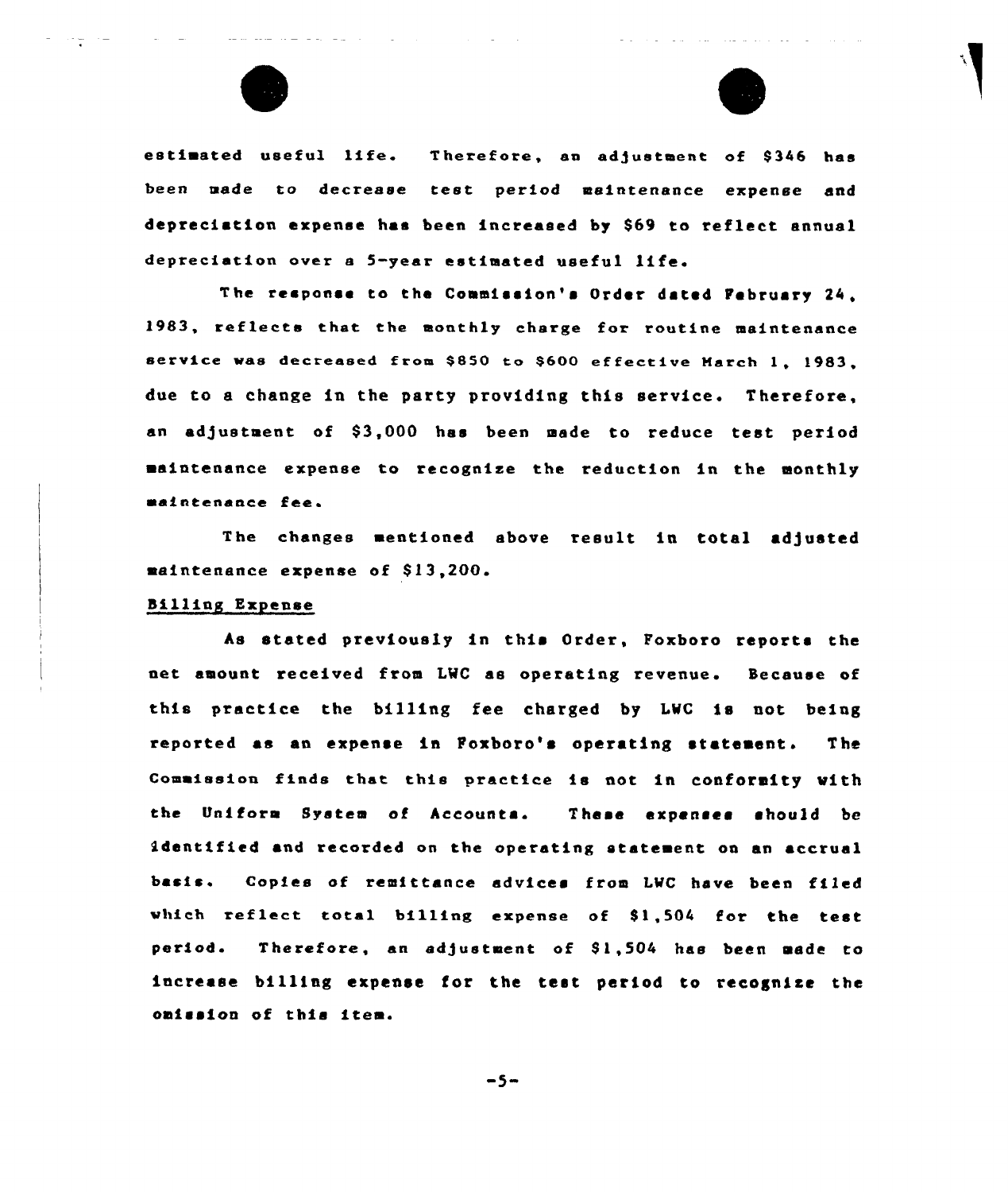Item No. <sup>3</sup> of the response to the Commission's Order dated February 24, 1983, states that the average collection charge per bill was 5-7I in 1982 and that it was anticipated that this would increase to 5.81 per bill in 1983. The Commission typically makes adjustments to reflect increases in collection fees in sewer utility cases. Foxboro was asked to file a verifiable estimate of any increase anticipated for this expense, which it failed to do. No other evidence has been submitted which would allow the Commission to consider an increase in the expense. Therefore, the Commission has determined that no adjustment should be made in this instance. Other Deductions - Contractual Obligations

The sewage facilities of Foxbozo were originally developed in 1961 by Middletown Water District ("Middletown") pursuant to an agreement with Dorsey Development Company ("Dorsey") <sup>~</sup> The agreement required Dorsey to design and build the necessary sanitation facilities for Foxboro Manor Subdivision and Middletown to reimburse Dorsey for the cost of the facilities by collecting \$2 per customer per month from sections <sup>1</sup> and <sup>2</sup> of the subdivision. The total costs to be recovered by Dorsey were \$167.748.

In 1964 Cambron-Kendall, Inc., ("Cambron") acquired Foxbozo Manor Subdivision and engaged in further devrlopment of the subdivision and also made additions to the sanitation facilities initially started by Dorsey. Some time during the mid-1960's Middletown merged with LWC and conveyed its portion

 $-6-$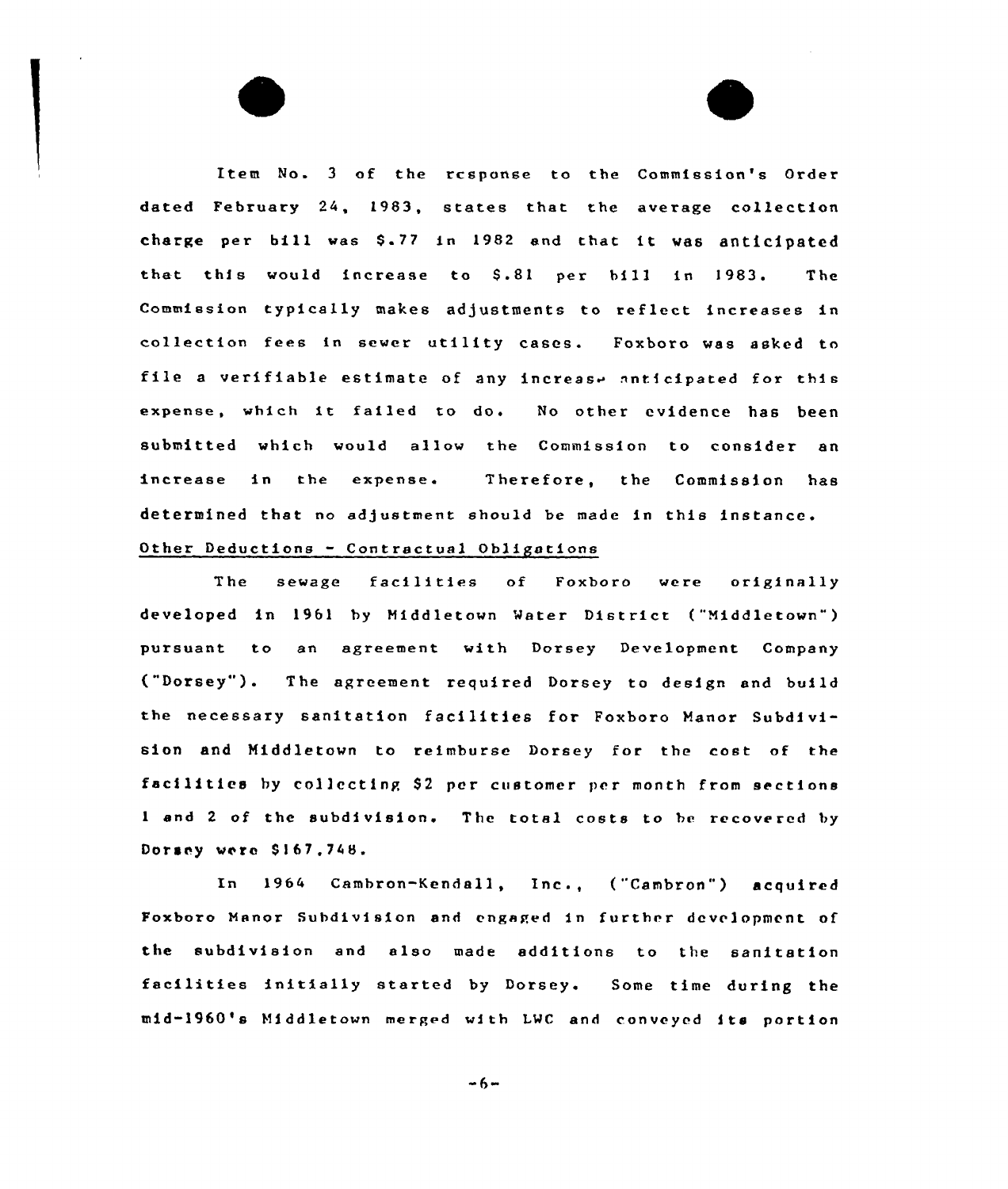of the sewage facilities to Cambron. As part of this conveyance Cambron agreed to assume Niddletown's obligation of collecting the \$2 charge from the customers in sections 1 and 2 and remitting it to Dorsey. In <sup>1964</sup> Dorsey, for reasons undisclosed, assigned a portion of its rights under this agreement to Mr. Clifford A. Knopf. At the present, one-third of the collections are remitted to Mr. Knopf and two-thirds to Dorsey. In 1970 Cambron was acquired by <sup>P</sup> <sup>B</sup> Corpotation which is the present owner of Foxboro.

It was not until December of 1982 that Foxboro became aware of the exact circumstances of the payments to Dorsey and its assignee. As mentioned in a previous section of this Order, LWC performs the billing and collection for Foxboro. LWC sends payment directly to Dorsey and its assignee and remits the net amount to Foxboro after deducting the collection fee. Foxboro has not been directly involved in complying with the terms of the agreement. Because of Foxboro's lack af knowledge about the arrangement, there has been no disclosure in Foxboro's books. As mentioned previously, the \$2 charge only pertains to the customers in sections <sup>1</sup> and 2. However, all of the customers of Foxboro use the same treatment plant. Foxboro has no provision in its tariff requiring customers of sections I and 2 to p<mark>ay a</mark>n tariff additional \$2. All of Foxboro's customers pay the same rate.

Foxboro is not obligated to pay the amount listed in the contract but serves as an intermediary in collecting the amount from the customer and remitting it to Dorsey and Mr. Knopf.

 $-7-$ 

and the same of the same of the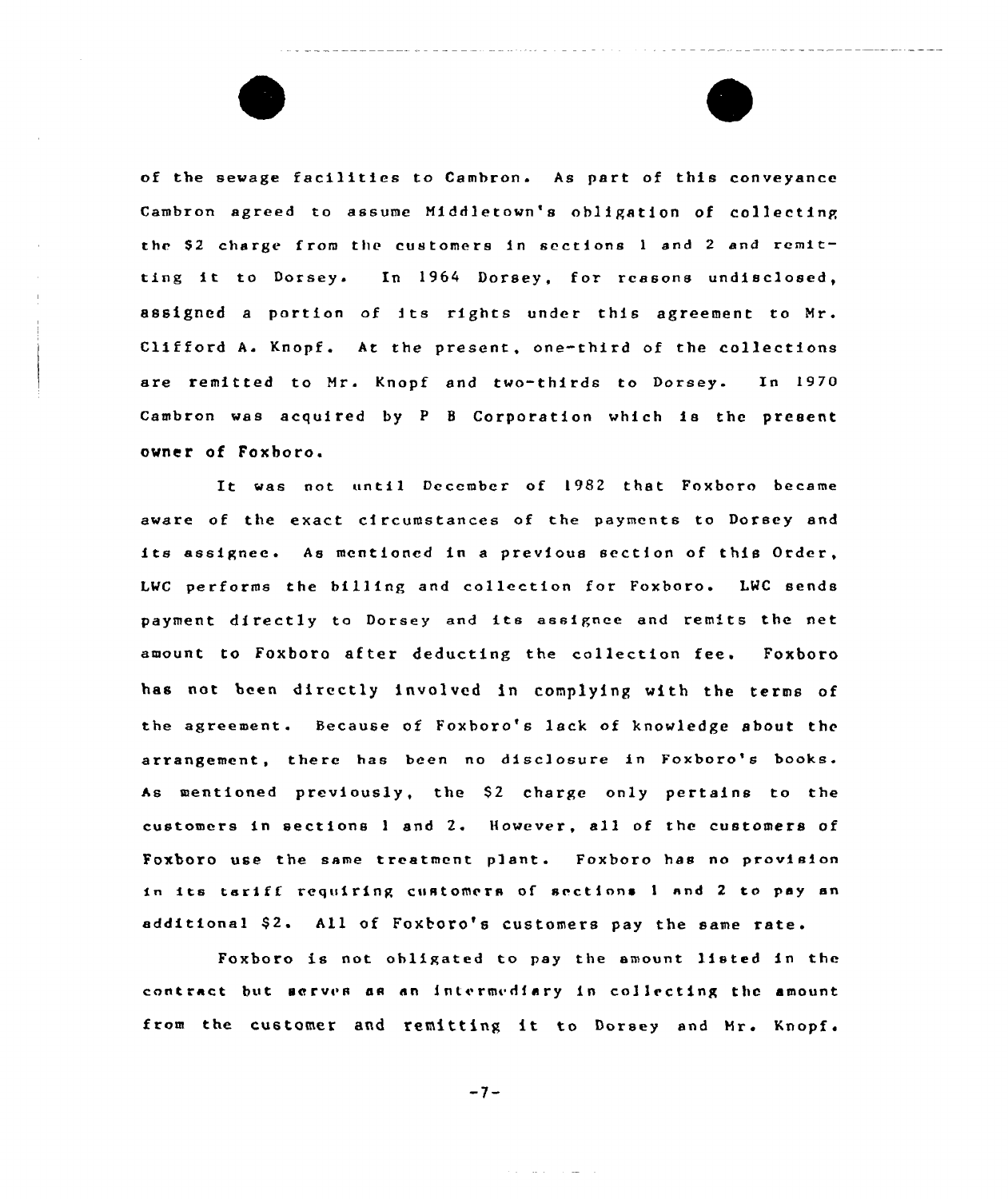Therefore, the Commission is of the opinion that the outstanding balance due to Dorsey and Mr. Knopf should not be included as a liability on Foxboro's balance sheet because Foxboro is not primarily liable. However, a disclosure of the exact terms should be noted in the financial statements. Since all of the customers from the subdivision derive benefit from use of the treatment plant the Commission has determined that the annual remittance associated vith this contractual arrangement should be included in Foxboro's operating statement es a recovery of cost. This treatment allows the establishment of <sup>a</sup> uniform rate fox all the customers, which is fair and equitable in light of the unique facts of this case. Moreover, since the customers are reimbursing cextain paxties for a portion of the cost of the treatment plant and lines the Commission finds that these assets should be treated as contributed property and therefore, has disallowed depreciation on these assets in a subsequent section of this Order. To allow depreciation would in effect allow double recovery on those costs incurred during the initial development of this system. Copies of the remittance advices from LWC reflect that 52,424 uas paid during the test period under the terms of this contractual arrangement. Therefore, an ad)ustment has been made to increase test period operating expenses by this amount.

and a straight and a straight

 $-8-$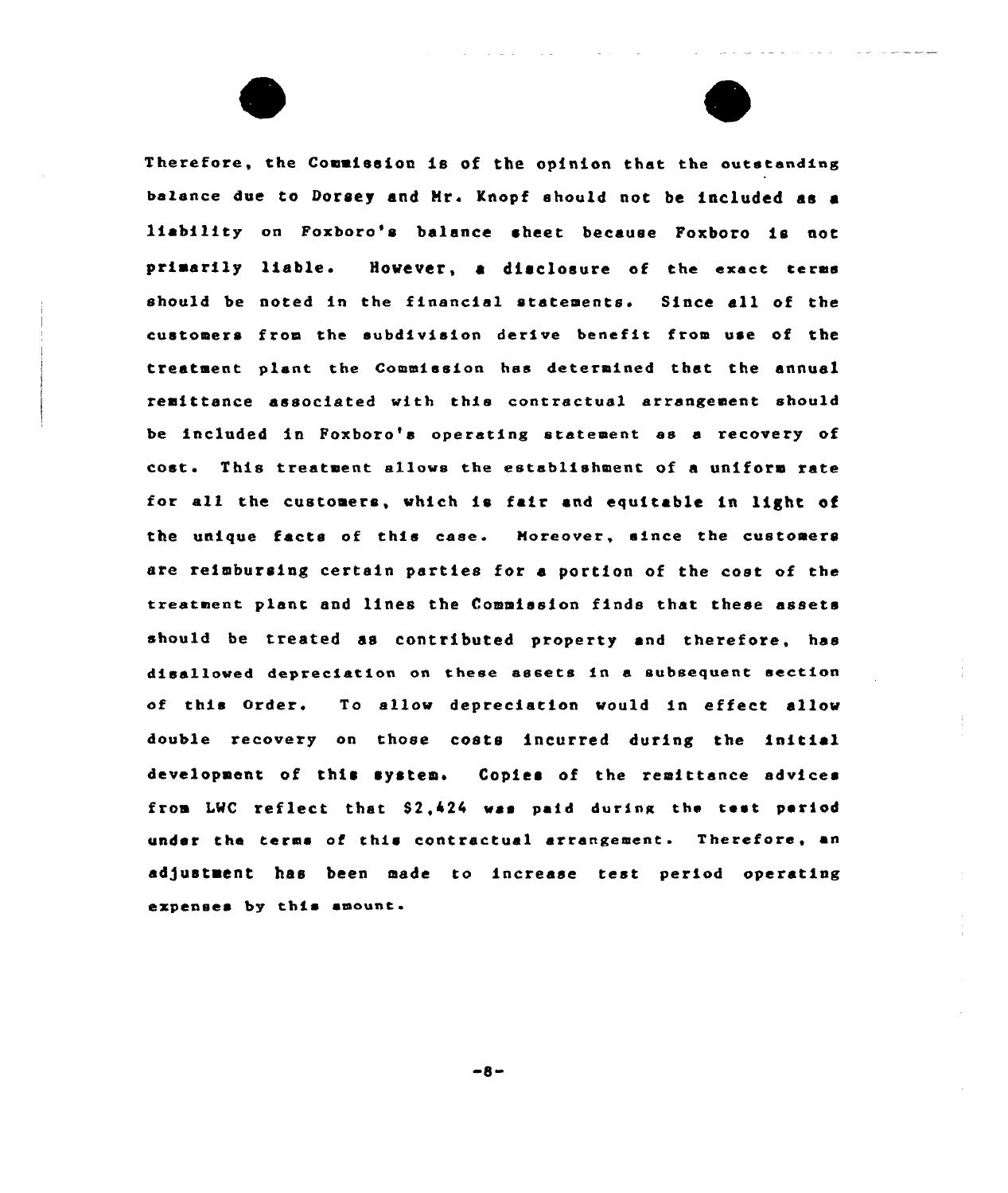# Depreciation

Depreciation expense of 83,813 reported in the test period operating statement is based on plant in service of \$258,436.<sup>2</sup> Item No. 14 of the response to the Commission's Order dated November 4, 1982, reflects that \$348,875 of the total sewer plant in service was recovered through the sale of lots. The contractual obligation referred to in a previous section of this Order requires \$167,748 to be paid to the original developers as reimbursement for the cost of the treatment plant and lines. This amount is to be paid through a \$2 monthly assessment on the customers of sections 1 and 2. In addition, the sewer system has changed ownership twice since its initial development in 1961. The records filed in this case have failed to provide conclusive evidence of the original cost of the sewer facilities transferred.

بالمناط

The evidence herein supports <sup>a</sup> conclusion that the total investment in utility plant in service at the end of the test. period has been or will be recovered either through a direct contribution or through rates under the aforesaid contractual obligation. Therefore, in the absence of supporting evidence of the value of, as well as investment by Foxboro in, plant in service, the Commission finds that sctue1 test period

<sup>2</sup>  $$372,951 - $114,515 = $258,436$ Total Plant - Contributions in Aid of Construction Depreciable Plant.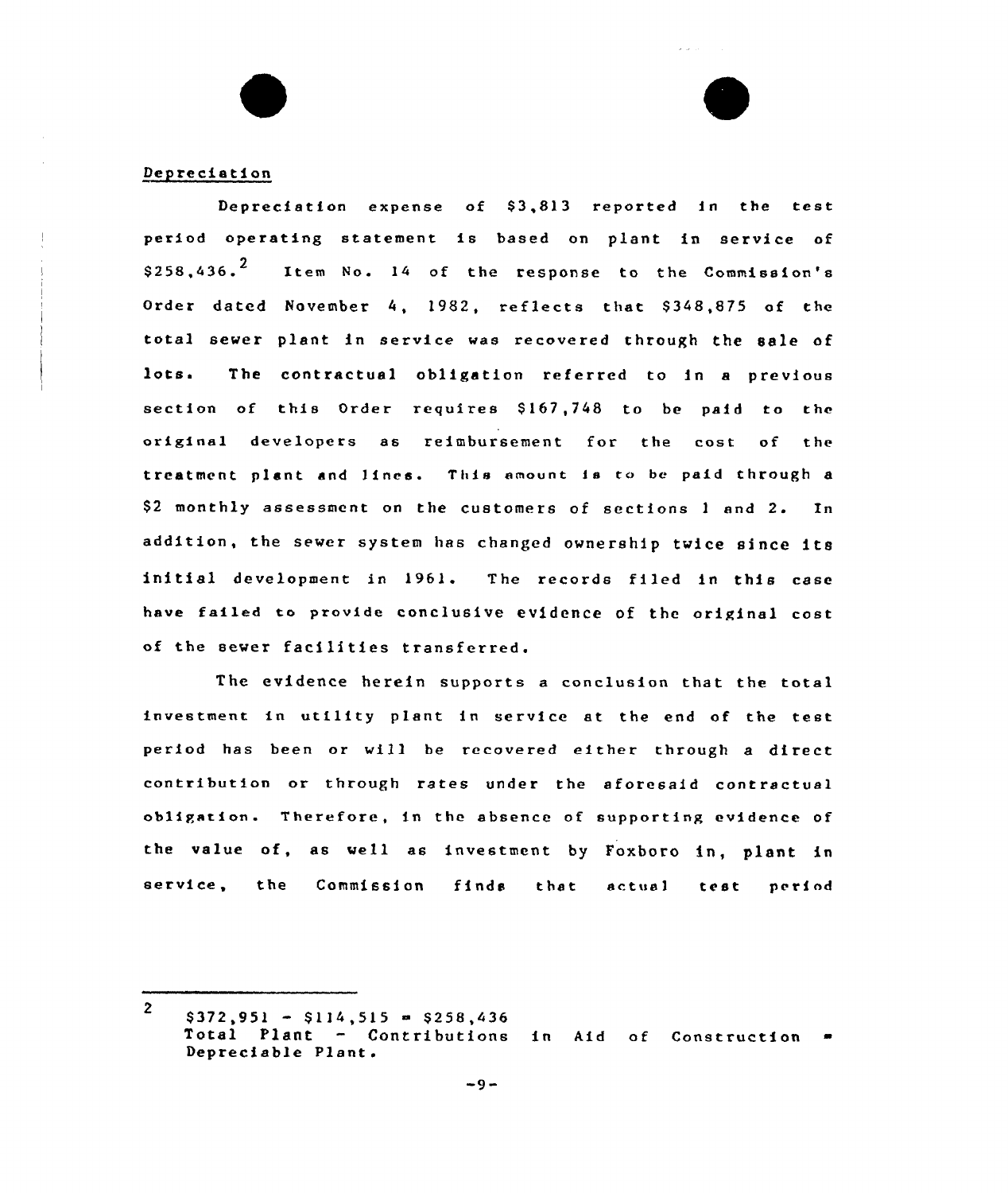



depreciation expense of \$3,813 should be excluded for rate-making purposes. This adjustment results in total test period depreciation expense of S157, based on previous sections in this Order concerning the capitalization of certain items charged to repairs and maintenance.

# Taxes-Other Than Income

Poxboro has not paid property taxes of 8644 relating to the test period although it used this amount as part of its basis in determining the proposed rates. This expense was not included in the test period operating statement. The Uniform System of Accounts for Sewer Utilities as prescribed by this Commission requires the use of the accrual basis of accounting. Therefore, the Commission has made an adjustment of S644 to increase Taxes-Other than Income for the test periods

#### Income T axes

The Commission has made an adjustment of 8516 to increase test period income tax expense based on the net income provided as a result of the rates approved in this Order and the applicable 1983 corporate income tax rates.

## Intetest Expense

Poxboro's operating statement reflects interest expense on long-term debt of 82,575 for the test periods The 1981 balance sheet reflects long term debt outstanding of \$18,000 at the beginning and at the end of the test period. The principal emount of the debt originated in 1977. Foxboro's portion of the total proceeds from the debt amounted to S30,000 with 89,137 used to pay the balance of a debt associated with the purchase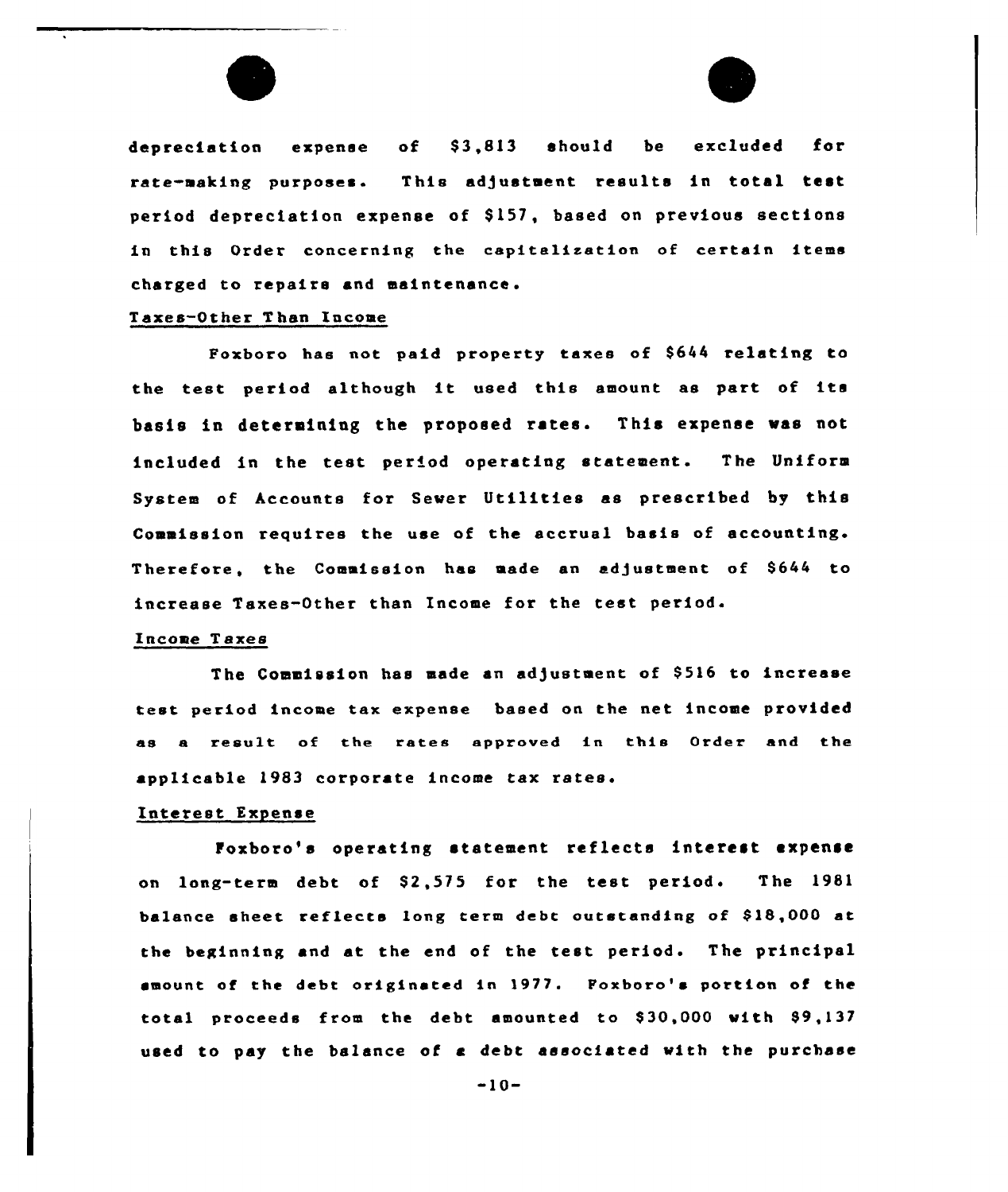



of the sewer system in 1970 and \$20,863 to pay operating expenses. This information clearly shows that approximetely 70 percent of Foxboro's outstanding debt at the end of the test period is attributable to prior years' operating expenses.

The Commission has taken the position in previous cases that the management of <sup>a</sup> utility is responsible for the periodic review of utility operations to ascertain the need for an increase in revenues. Foxboro's decision to incur debt to meet operating expenses rather than seek an increase in revenues results in an undue burden on the present ratepsyers in the form of interest expense. Therefore, the Commission has determined that interest expense for the test period should be reduced by \$ 1,751 to eliminate the interest expense on funds borrowed to cover operating expenses,

After consideration of the aforementioned adjustments, the Commission finds Foxboro's ad/usted test period operations to be as follows:

|                    | Actual<br>Test Period | Pro forma<br>Adjustments | Adjusted<br>Test Period |
|--------------------|-----------------------|--------------------------|-------------------------|
| Operating Revenues | \$29,793              | \$4,539                  | \$34,332                |
| Operating Expenses | 38,441                | (1, 397)                 | 37,044                  |
| Operating Income   | 5(8, 648)             | \$5,936                  | \$(2, 712)              |
| Interest Expense   | 2,575                 | (1.751)                  | 824                     |
| Net Income         | \$(11, 223)           | S7.687                   | \$(3.536)               |

#### REVENUE REQUIREMENTS

Foxboro's proposed increase fn revenue was based on certain test period operating expenses which werc unpaid as of the date of the application and an operating loss for the test

-11-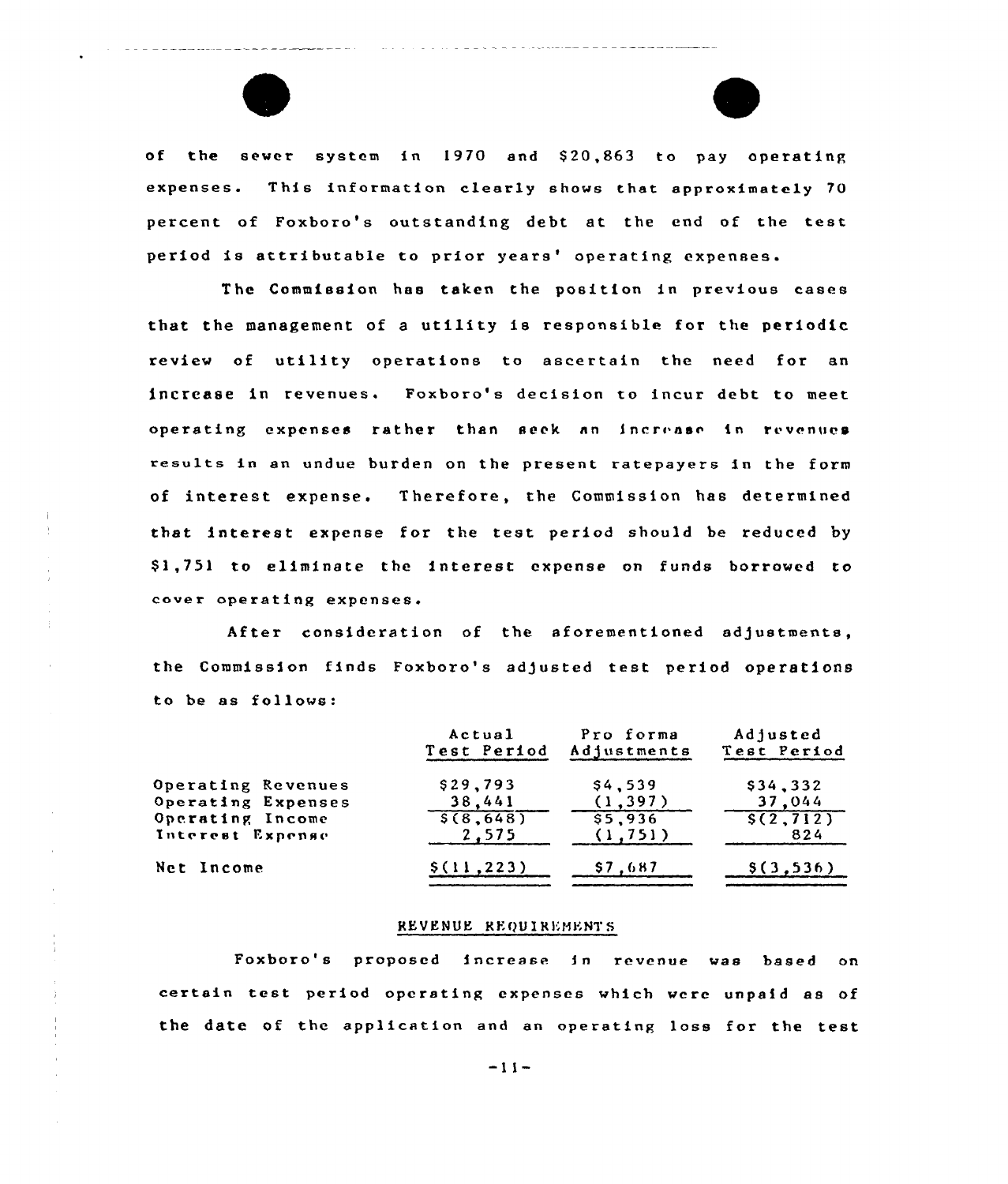period. The Commission is of the opinion that the operating ratio<sup>3</sup> is a fair. just and reasonable method for determining revenue requirements in this case. The Commission finds that an operating ratio of 88 percent will allow Foxboro to pay its operating expenses, service its debt and provide <sup>a</sup> reasonable return to its owners. Therefore, the Commission finds that Poxboro is entitled to increase its rate to produce total revenue of  $$42,912$  which will require an increase of  $$8,580$ annuaily.

The Commission has made adjustments to reflect a normal level of revenue and expense for rate-making purposes. Some of the adjustments were necessary because Foxboro's records did not conform to generally accepted accounting principles or because of failure to follow accounting practices prescribed by the Uniform System of Accounts for Sewer Utilities as adopted by this Coumission. To take advantage of the ARF, a utility must aaintain adequate financial records and subeit accurate annual reports Therefore, in the future Foxboro should maintain accurate and complete records in order to comply with the regulations established by this Commission.

#### **SUMMARY**

The Coeaission, after consideration of the evidence of record, finds thatt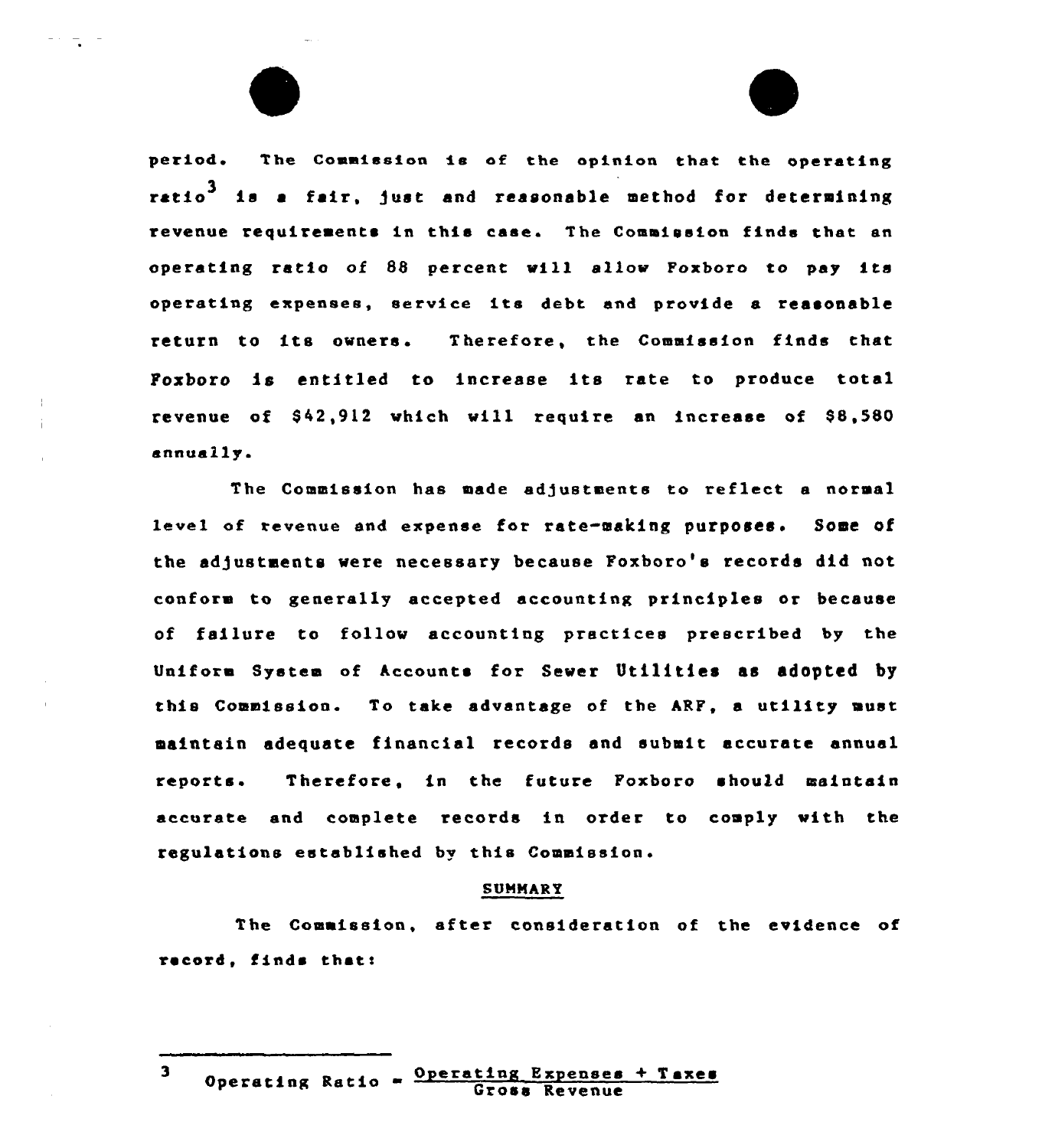



(1) The rate in Appendix A will produce gross annual operating revenue of S42,912 and is the fair, )ust and reasonable rate to be charged in that it will allow Foxboro to pay its operating expenses and provide <sup>a</sup> reasonable surplus for equity growth.

(2) The rate proposed by Foxboro should be denied.

(3) Poxboro has failed to conform to the Uniform System of Accounts for Sewer Utilities as specified herein and adgustaents should be smade to bring,its accounting records into compliance.

IT IS 'ZHEREPORE ORDERED that the proposed rate in Poxboro's application be and it hereby is denied.

IT IS FURTHER ORDERED that the rate in Appendix A be and it hereby is approved for sewer service rendered by Foxboro on and after the date of this Order.

IT IS FURTHER ORDERED that Foxboro shall aake the necessary adjustments to its records in the areas specified herein in order to be in compliance with Commission regulations.

IT IS FURTHER ORDERED that within 30 days of the date of this Order Foxboro shall file its revised tariff sheets setting out the rate approved herein.

Done at Frankfort, Kentucky, this 25th day of April, 1983.

PUBLIC SERVICE COMMISSION

non<br>Menne Landall Commissione

ATTEST <sup>s</sup>

**Secretary**